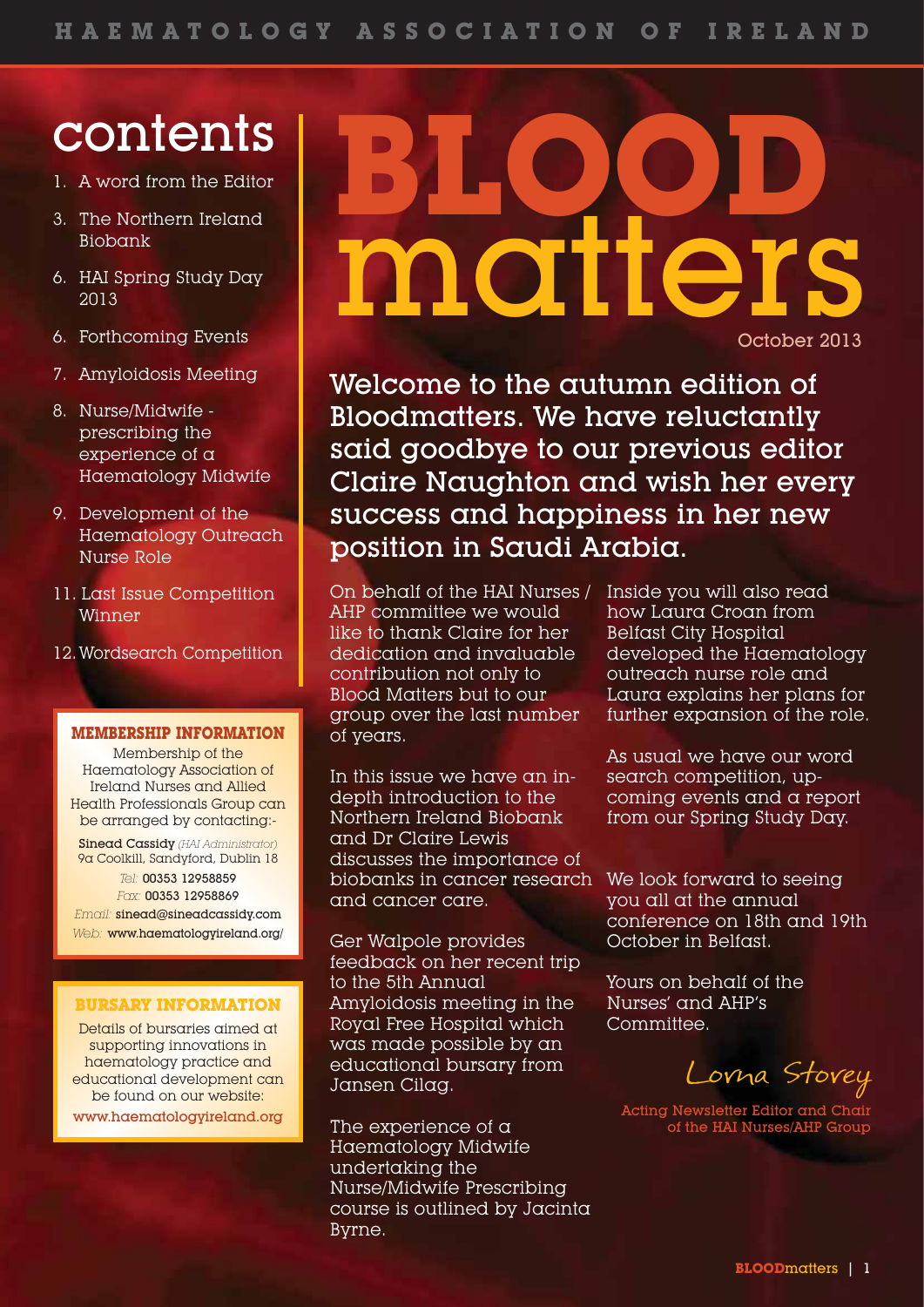



## We take cancer personally

Patients are at the heart of everything<br>we do at Roche.

They motivate and inspire us to produce innovative medicines and therapeutic solutions that will continue to transform the lives of people with cancer around the globe.

We've come a long way, but there's still a long way to go. Fortunately, no one takes cancer more personally than we do.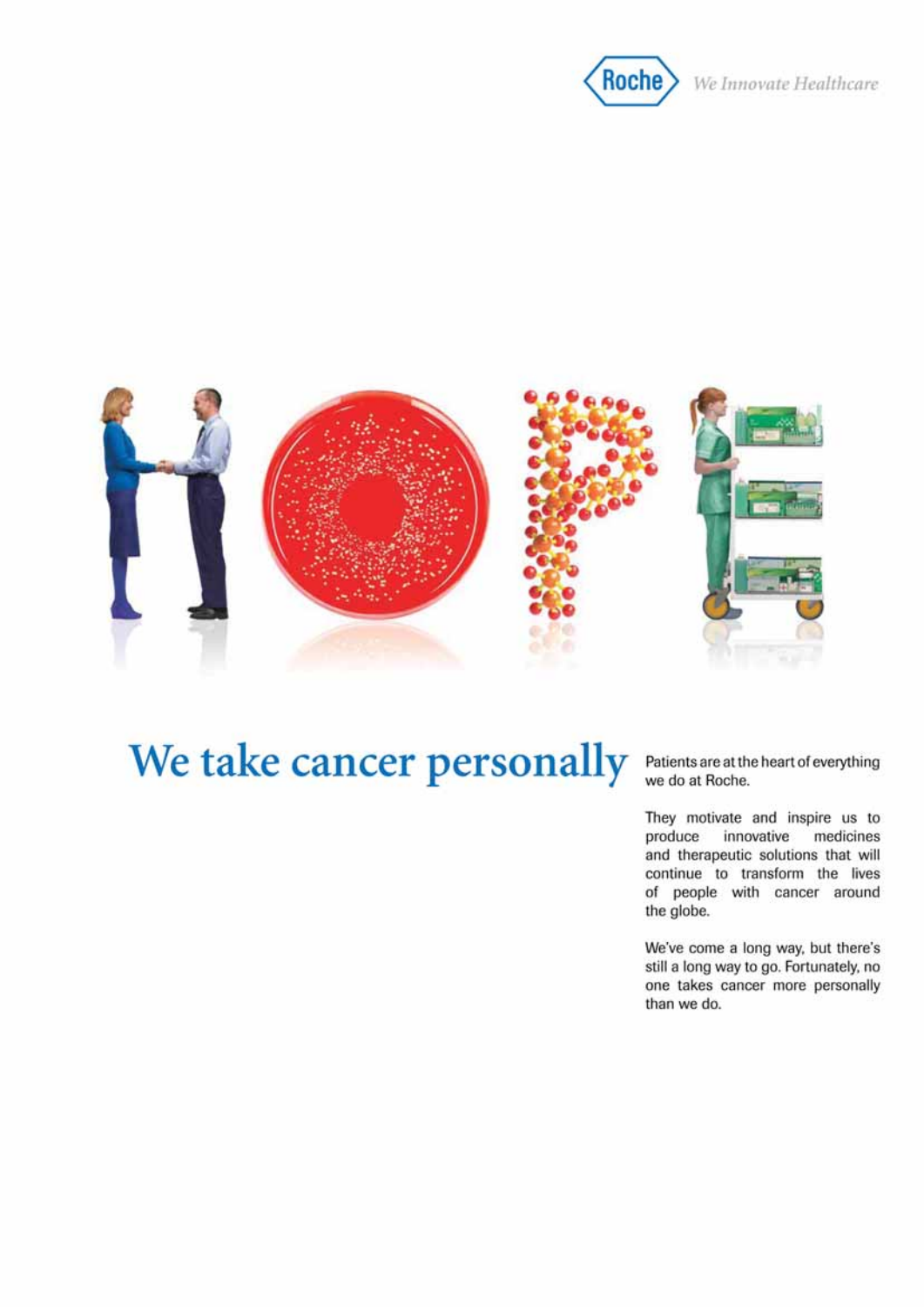### **The Northern Ireland Biobank: changing the future of care delivery for patients with cancer in Northern Ireland and beyond.**

- by Dr Claire Lewis, (Lecturer, School of Nursing and Midwifery, Queen's University Belfast) and Dr Jacqueline James, (Consultant Pathologist/Senior Lecturer & Scientific Director, Northern Ireland Biobank, Queen's University Belfast)

### **INTRODUCTION**

Biobanking has gained momentum in recent years in response to the demand for access to large numbers of high quality human biosamples which are required for biomarker discovery programmes. In an era when drug discovery and diagnostics in cancer care are rapidly evolving, biobanks provide the mechanism for the standardised collection of human biosamples to underpin translational cancer research programmes and deliver on the promise of personalised medicine for patients with cancer. In August 2011, the Northern Ireland Biobank *(NIB)* was granted ethical approval for the collection, processing and storage of human tissue and associated biosamples from patients in Northern Ireland with a suspected or confirmed diagnosis of cancer. The first of its kind in Northern Ireland, the NIB is  $\alpha$ joint venture between the Belfast Health and Social Care Trust *(BHSCT)* and Queen's University Belfast *(QUB)* and is integrated into the newly restructured Northern Ireland Molecular Pathology Laboratory in QUB's Centre for Cancer Research and Cell Biology *(CCRCB)*. This article outlines the importance of biobanks to the future of care delivery for patients with cancer, along with an overview of the NIB and its activity to date.

### WHAT ARE BIOBANKS AND WHY ARE THEY IMPORTANT?

In their simplest, biobanks are large collections of human tissue and biospecimens for use by researchers. They are generally categorised into two main types: population based biobanks and disease specific biobanks. Population based biobanks collect biosamples



*(blood, urine, saliva)* from the general population along with data such as health and medical history and lifestyle information. The benefit of population based biobanks is that researchers can study the onset and progression of disease in previously healthy populations and investigate biomarkers *(See Biomarkers and Personalised Medicine - next page)*

which may predict disease occurrence *(Asslaber and Zatloukal, 2007)*. Disease specific biobanks on the other hand collect biosamples from individuals with a particular disease, such as cancer. This type of biobank offers access to disease specific samples or to samples from different stages of certain disease, for example pre-cancerous lesions or metastatic lesions. Often they will collect the diseased tissue or blood, along with matched normal samples from the same individual. This allows researchers to investigate the molecular alterations which have caused the disease within the context of the individual's own genetic background *(Asslaber and Zatloukal, 2007)*.

As a concept, biobanking is not new as collections of human tissues have

existed for years in various different organisations, in different sizes and of varying quality *(Beishon, 2008)*. However, it is only recently that efforts have been made to standardise the collection of human tissue and biosamples for research purposes given advances in the fields of biomarker sciences and molecular diagnostics. Biomarker studies require access to large numbers of human samples which are of high quality and have associated clinical and pathological data. It has been suggested that research in this area has been limited by the lack of availability of such high quality samples *(Beishon, 2008)*, as traditional archives may not have been able to provide the quality controls required for such studies. Modern biobanks however have standardised protocols in place for sample procurement, processing and storage which provide researchers with an assurance of sample quality. Today's biobanks therefore provide the mechanisms needed for the standardised collection of large numbers of quality assured human tissue and associated biosamples which are linked to robust pathological and clinical data.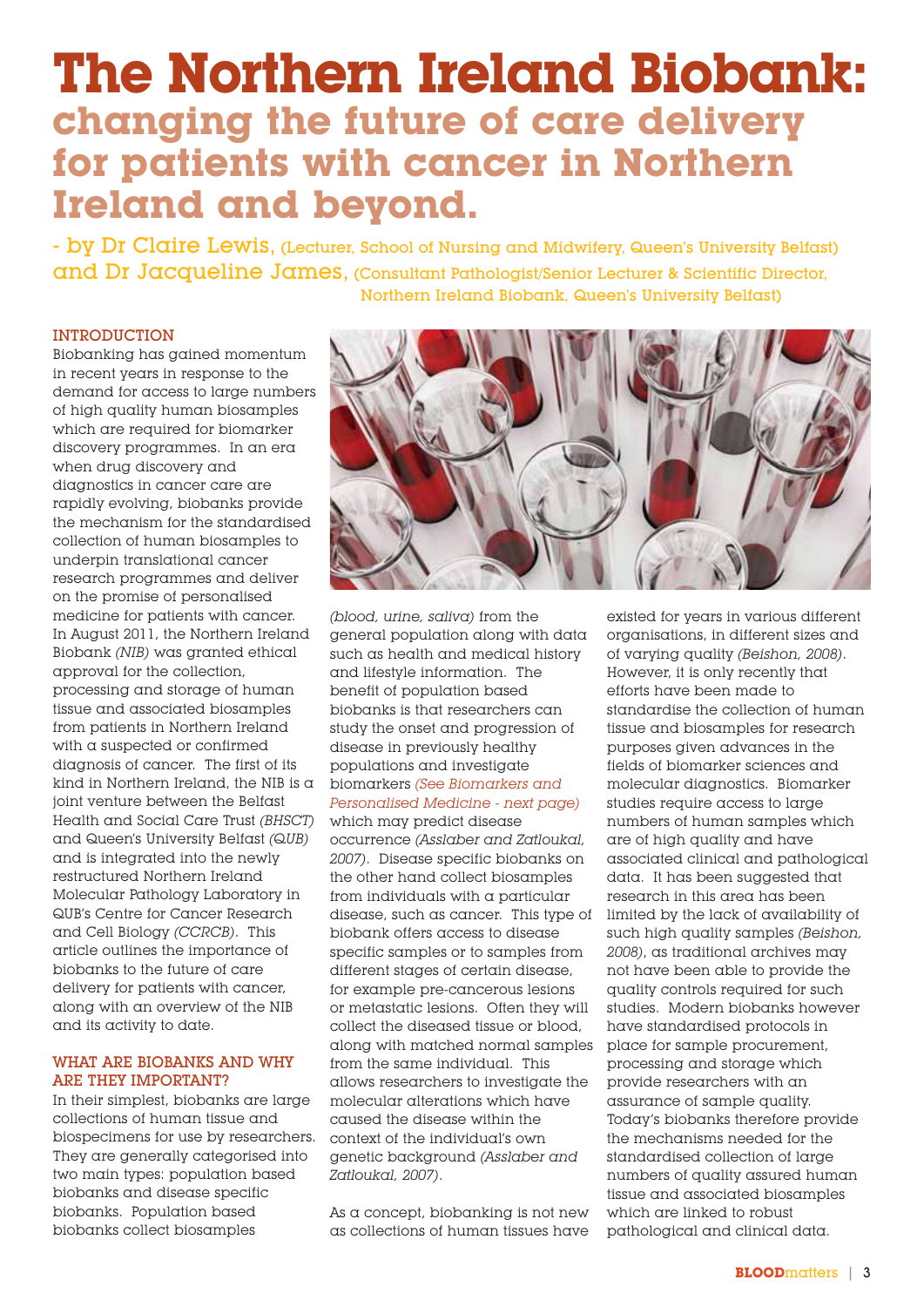### BIOMARKERS AND PERSONALISED MEDICINE

Biomarkers are substances such as proteins or genes found in blood, body fluids, or tissues which can be a sign of  $\alpha$ condition or disease such as cancer *(The National Cancer Institute, 2013)*. Advances in our ability to understand cancer at a genetic and molecular level has enabled researchers to develop biomarkers which can be used for cancer prediction, prognosis and response to treatment. Examples of biomarkers include the protein CA-125 which is used as a tumour marker to detect ovarian cancer, and the BRCA gene mutations which can predict the risk of developing breast cancer.

The use of biomarkers has revolutionised cancer care, particularly in field of cancer treatment. They have enabled

clinicians to tailor therapies they offer to patients based on the presence or absence of a biomarker which can predict how a patient will respond to a given treatment. For a given group of patients with the same cancer diagnosis, treated with the same drug regime, some will respond to treatment, some will partially respond and some will have no response at all. This can be explained by looking at the molecular signature of an individual's tumour, as each cancer is different. Mutational genetic biomarkers can determine whether a patient will respond to certain therapies. For example, if a patient with melanoma has a BRAF genetic mutation, they will be offered a treatment which is effective only for BRAF positive melanomas *(Suh et al, 2013)*. Such an approach has been termed personalised medicine as it allows clinicians to

select treatments based on their patient's individual biological profile. This individualised approach replaces the previous 'one size fits all' treatment option for patients, thereby limiting unnecessary side effects and toxicities. Other examples of established targeted therapies include Imatinib for CML and Herceptin for breast cancer which have revolutionised the management of these conditions.

The increased emphasis on the use of biomarkers in cancer care has placed a greater demand on the need for researchers to have access to large numbers of high quality human samples for discovery and validation studies. Biobanking has subsequently been recognised as the cornerstone of biomarker discovery and personalised medicine in cancer *(Hewitt, 2011)*.

### THE NORTHERN IRELAND BIOBANK

The Northern Ireland Biobank *(NIB)* is a disease specific biobank,  $estabilished$  as a joint initiative between QUB and BHSCT to support local cancer research. It was awarded full ethical approval in August 2011 for the prospective collection of tumour and non-tumour control tissues and matched blood samples, along with urine and saliva where appropriate, from consented patients with a suspected or confirmed diagnosis of cancer. It also has full ethical approval for the collection of blood samples from individuals with haematological malignancies, as well as approval to access paraffin embedded formalin fixed *(FFPE)* tumour samples which are held in the BHSCT tissue archive. The NIB is funded generously by the Health and Social Care Research and Development Office of the Public Health Agency, along with contribution from CR-UK and Friends of the Cancer Centre charities. The NIB is fully integrated into the newly restructured Northern Ireland Molecular Pathology Laboratory *(NI-MPL)*.

This hybrid facility, the first of its kind histological images of the tissue in the UK, has been purposely designed to bring two worlds together by combining molecular diagnostics with molecular translational research. The NI-MPL provides molecular diagnostic testing which allows clinicians to tailor the treatments they offer to local patients, thereby providing a more individualised approach to care. This ensures that cancer treatment for patients in Northern Ireland is at the cutting edge of modern medicine.



The NIB and NI-MPL is also underpinned by a comprehensive digital pathology service. Digital pathology supports digital viewing 'worldwide' of images associated with banked samples including

microarrays that have been created to facilitate biomarker investigations. The NIB is now able to host digital images of both macroscopic and microscopic samples for viewing remotely anywhere in the world at anytime.

### NIB PROSPECTIVE SOLID TUMOUR COLLECTION

The NIB prospective solid tumour collection is focused on colorectal, breast, prostate, gynaecological, lung and head and neck malignancies to complement local cancer research activity in CCRCB. Tissue collected for donation to the NIB is always surplus to clinical need, ensuring that patient diagnostics are not compromised. Donation is also voluntary and requires written, informed consent from patients in accordance with the Human Tissue Act *(Human Tissue Authority, 2004)*.

Since the NIB prospective collection opened in November 2011, over 360 patients undergoing surgery for colorectal, breast, prostate and gynaecological cancers in BHSCT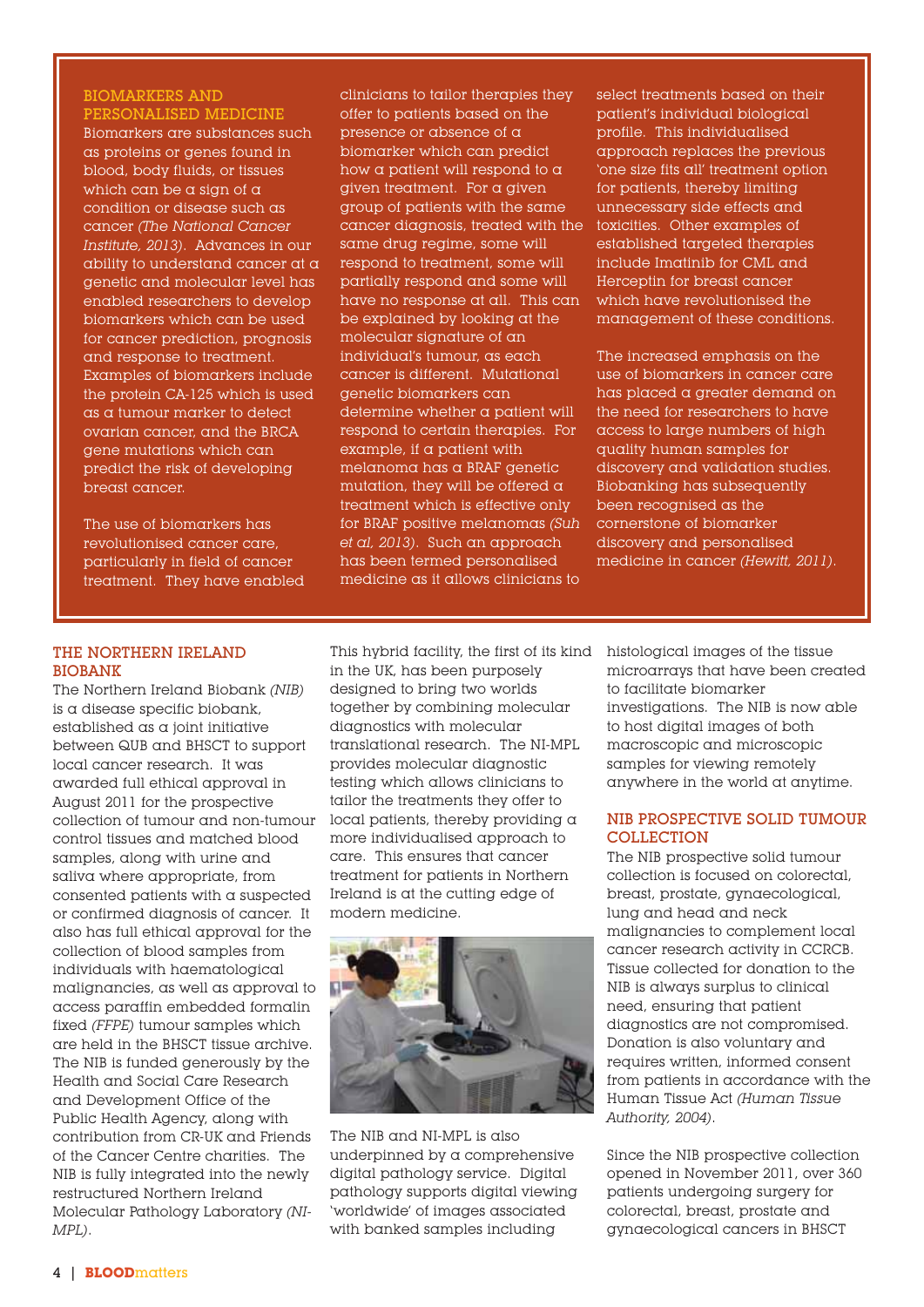have been consented for tissue donation. From consented cases so far, 369 fresh tumour and nontumour control samples have been collected, along with 845 formalin fixed, paraffin embedded tissue blocks and 1,255 blood samples *(serum, buffy coat, plasma and whole blood)*. It is anticipated that lung and head and neck collections will open in the near future.



Sample collection, processing, storage and distribution in the NIB prospective collection is governed by a rigorous set of standard operating procedures based on best practice guidelines and/or best evidence available to ensure maximum sample quality. Additionally, researchers also have access to linked clinical and pathological data from consented cases via the NIB's secure information management system. This system manages the entire workflow from patient consent to sample tracking and storage; together with information integration, case search and retrieval, digital imaging of samples and Biobank sample applications.

### NIB RETROSPECTIVE COLLECTION

The NIB has been granted ethical approval to access FFPE tissue blocks from the archives of the BHSCT Tissue Pathology Department. Retrieval of large cohorts of cancer tissues from this archive has facilitated the creation of a unique set of resources for the NIB referred to as the 'NIB retrospective collection'.

With over 1700 samples pulled from the BHSCT archives to date, these samples have been used to custom build tissue microarrays *(TMAs)* and create DNA libraries to support local translational research.

### HAEMATOLOGY PROSPECTIVE COLLECTION

Historically biobanking of haematological disorders has been funded, in part, by the Northern Ireland Leukaemia Research Fund. Although the NIB has only recently taken formal responsibility for haematological collections, already over 150 patients have been recruited to the NIB collection and their samples relocated to the NIB storage facility for future research. NIB collections are available for requests from researchers based within the Northern Ireland Health and Social Care Trusts or either of the two Universities *(QUB or University of Ulster)*. Access to the NIB is also available to researchers outside Northern Ireland and commercial institutions if the Scientific Review Committee of the NIB considers the research to fall within the remit of the bank's ethical approval. To date, the NIB has facilitated more than 70 applications for tissue samples from both local researchers and further afield.

### **CONCLUSION**

The Northern Ireland Biobank is the first of its kind in Northern Ireland and its integration within the hybrid NIMPL makes it unique in the UK. With the increasing incidence of cancer and demand for efficient high quality care delivery, biobanking is set to become an integral part of cancer service delivery. Whilst presently the NIB is only operational in BHSCT, it is anticipated that activity will be rolled out across the province in the future to allow all patients receiving cancer treatment in Northern Ireland the opportunity to become involved.

In 2009, biobanking appeared in Time magazine's "10 ideas changing the world right now". Certainly, the NIB is changing the future of cancer care in Northern Ireland as local patients are now benefiting from molecular diagnostics and molecular translational research using samples acquired from the NIB. As a result, the delivery of personalised medicine for patients with cancer in Northern Ireland is no longer a promise but a reality.



### For further information please access our website **www.nibiobank.org**

### **REFERENCES**

- 1. Asslaber, M., Zatloukal, K. (2007) Biobanks: translational, European and global networks. Briefings in Functional Genomics and Proteomics, 6(3), pp. 193-201.
- 2. Beishon, M., (2008) How Europe is taking on the big biobank challenge. Cancer World, May/June, pp. 20-24.
- 3. Hewitt, R. (2011) Biobanking: the foundation of personalised medicine. Current Opinion in Oncology, 23, pp. 112-119.
- 4. Human Tissue Authority (2004) The Human Tissue Act. London: The Stationary Office.
- 5. National Cancer Institute (2013) http://www.cancer.gov/dictionary?cdri d=45618 Accessed 09/08/2013.
- 6. Shu, S.K., Sarojini, S., Youssif, M., Nalley, K., Milinovikj, N., Elloumi, F., Russell, S., Pecora, A., Schecter, E., Goy, A. (2013) Tissue banking, bioinformatics and electronic medical records: the front end requirements for personalised medicine. Journal of Oncology, Article in Press. DOI: 10.1155/2013/368751
- 7. Time Magazine (2009) http://www.time.com/time/specials/pa ckages/article/0,28804,1884779\_188478 2\_1884766,00.html Accessed 09/08/2013.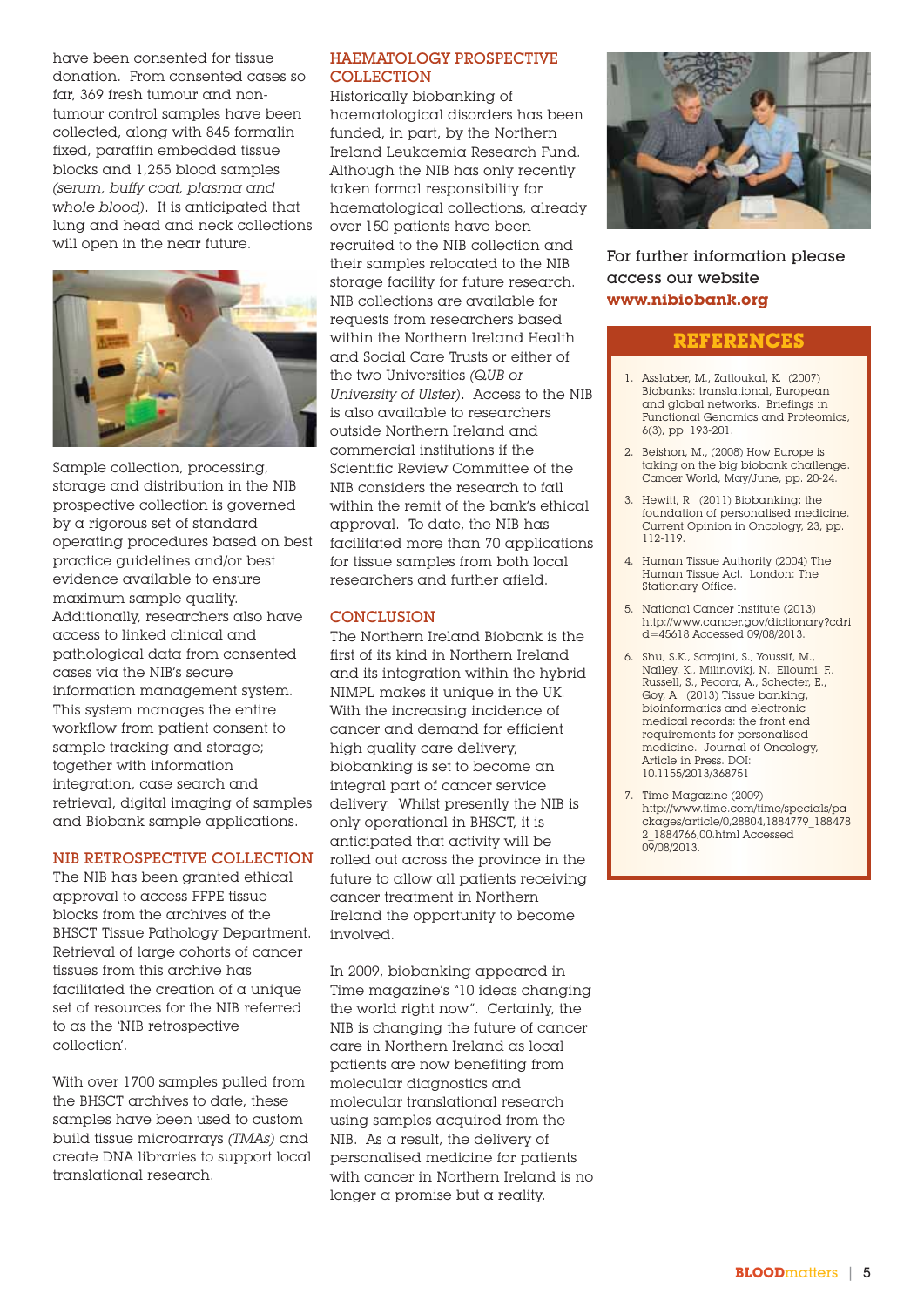# **HAI Spring Study Day 2013**

### - by Lorna Storey, Chair of HAI Nurses and AHPs Group.

### The Haematology Association of Ireland Nurses and AHP's Group held the annual Spring Study Day on Friday 26th April in The Red Cow Inn Dublin. We were supported once again by a wide variety of sponsors.

After coffee and scones the day started with a presentation by Clodagh O'Brien a physiotherapist and project manager for the implementation of the NICE guidance on Metastatic Spinal Cord Compression MSCC, Clodagh explained how the aim of the project is to promote best practice, ensure timely access to investigation, diagnosis and treatment for people with MSCC.

Our next presentation was something a little different with Dr Andy Hodgson a consultant Haematologist from Sligo General Hospital presenting on "presentation techniques". Andy certainty opened our eyes to the do's and don'ts of effective presenting and shared lots of practical tips for this sometimes daunting process. Andy gave us a glimpse new and exciting technology for presenting that may challenge the reliable Power Point that we are all familiar with. We hope that this will encourage delegates rise to the challenge and submit oral abstracts to our annual meeting in October.

Following coffee and mingling with our sponsors a more scientific presentation followed with Richard Hagan Chief Scientist from the HLA lab IBTS St James' Hospital providing an overview of HLA typing and the process involved in selecting the most appropriate donor for HSCT. Ger Walpole a CNS from Sligo General Hospital and committee member then discussed a fascinating case study and provided insight into the management of a patient with Waldenström's Macroglobulinemia. Ger outlined the challenges for both the patient and haematology team in the long term care of this difficult condition.. Before we broke for lunch Rosemary Wilson Barrister at Law and former nurse gave us plenty of food for thought as she presented a very thought provoking session on the legal issues surrounding documentation, she succinctly outlined the responsibilities of nurses and AHP's in relation to record keeping and professional issues. This was a most interesting talk which stimulated plenty of thought and discussion into lunchtime.

In the afternoon session Dr Beatrice Nolan a Consultant Haematologist from Our Lady's Children's Hospital Crumlin gave a clear and comprehensive presentation on bleeding disorders in children emphasising the importance of the nursing role to support and educate this cohort of patients and their families.

Very many thanks to our final speaker of the day Eugene Beirne who very kindly stepped in literally at the last minute (due to family illness with our scheduled speaker). Eugene who is  $\alpha$  CNS in Psychological oncology in St James' Hospital outlined the unique psychosexual issues and needs associated with haematology patients.

Thank you to all our delegates on the day who provided positive feedback on all our speakers and made valuable suggestions for topics for our annual meeting in The Europa Hotel Belfast in October.

## **FORTHCOMING EVENTS 2013/4**

### 21st November 2013

#### **CURRENT TREATMENT OPTIONS IN HAEMATOLOGICAL MALIGNANCIES AND SUPPORT THERAPY** Hilton Hotel, Bristol, England. www.hartleytaylor.co.uk

### 25th November 2013

**MANAGEMENT ISSUES IN HAEMATOLOGICAL DISORDERS IN ADULTS** Royal Marsden Education and Conference Centre, London, England. www.royalmarsden.nhs.uk/haemmanagement

### th November 2013

**2ND UK MYELOMA SPINAL MEETING** Royal College of Surgeons, London, England www.rnoh.nhs.uk/courses

### 7th - 10th December 2013

### **AMERICAN SOCIETY OF HAEMATOLOGY ANNUAL MEETING AND EXPOSIUM**

Ernest N. Morial Convention Center, New Orleans, USA. www.haematology.org/meetings/annual-meeting

**\_\_\_\_\_\_\_\_\_\_\_\_\_\_\_\_\_\_\_\_\_\_\_\_\_\_\_\_\_\_\_\_\_\_\_\_\_\_\_\_\_\_\_\_\_\_\_\_\_\_\_\_\_\_\_\_\_\_\_\_\_\_\_\_\_\_\_\_\_\_\_\_\_\_\_\_\_\_**

### $30th$  March -  $2nd$  April  $2014$

**40TH ANNUAL MEETING OF EUROPEAN SOCIETY FOR BLOOD AND MARROW TRANSPLANTATION (EBMT)** MiCo: Milano Congressi, Milan, Italy. www.ebmt2014.org

### 1st & 2nd May 2014

**14TH INTERNATIONAL PAEDIATRIC HAEMATOLOGY AND ONCOLOGY UPDATE MEETING** Royal College of Physicians, Edinburgh.

www.iphoum.com/index.asp

### 12th - 15th June 2014

**19TH EUROPEAN HAEMATOLOGY ASSOCIATION MEETING** MiCo: Viale Eginardo, Milan, Italy. www.ehaweb.org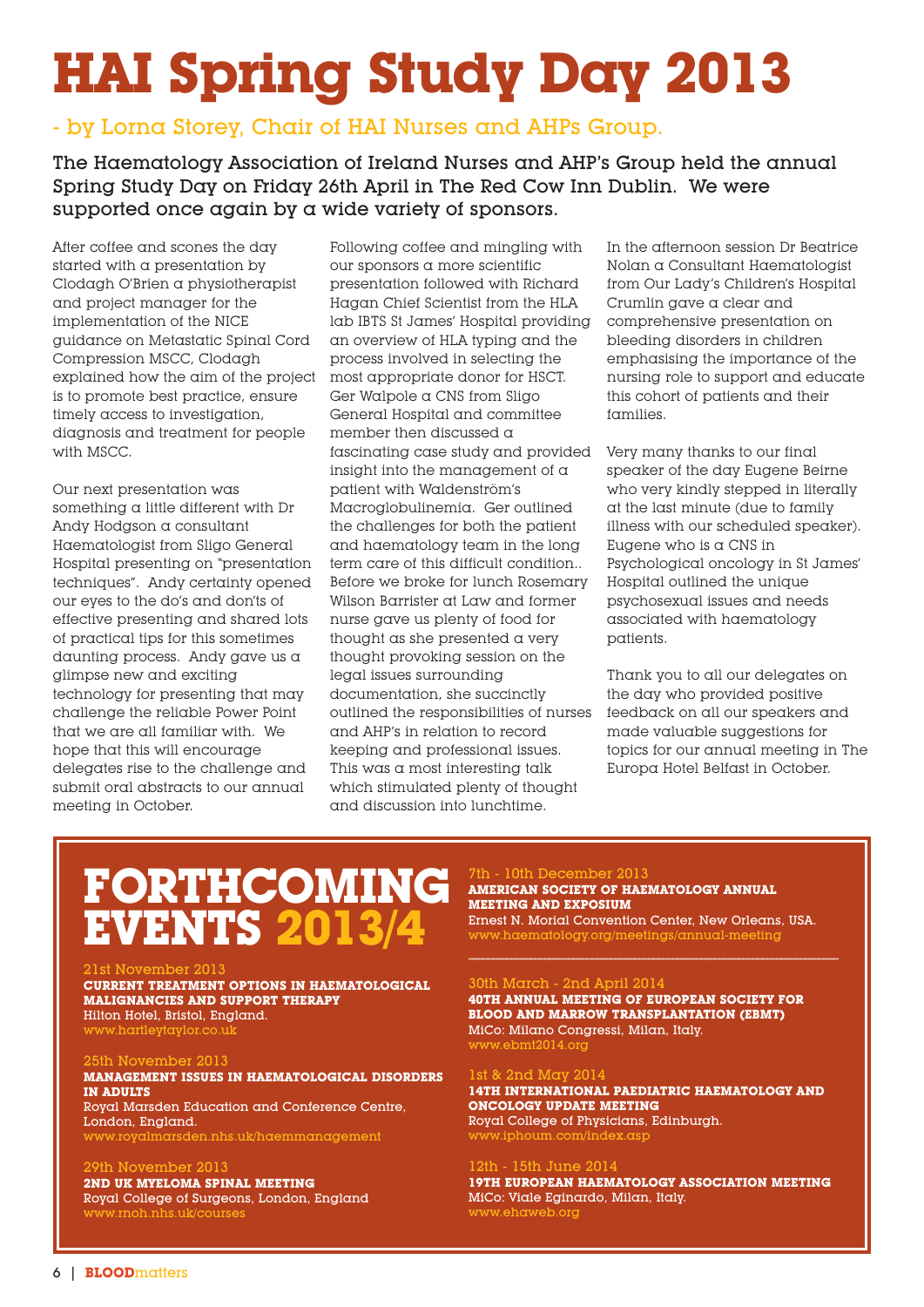# **AMYLOIDOSIS**

### - by Ger Walpole, Haematology Clinical Nurse Specialist, Sligo General Hospital.



With the support of an educational bursary from Jansen Cilag, Mary Kelly *(ANP Midland Regional Hospitals)*, Teresa Meenaghan *(ANP Galway University Hospital)* and I attended the 5th Annual UKAN meeting in the Royal Free Hospital London in February 2013.

We had met Dr Julian Gilmore at a Myeloma nurses meeting in Dublin and he encouraged some Irish nurses to attend this very worthwhile meeting. We were also fortunate to meet Clinical Research Nurses Darren Foard and Lisa Rannigan at the Royal Free and they very kindly showed us around the Amyloidosis Centre. The NHS National Amyloidosis Centre is the only centre in the UK specialising in Amyloidosis and is part of University College London. The centre has "state of the art" clinical and research facilities, and a team of highly qualified clinical, research and support staff.

### AMYLOIDOSIS

The term amyloidosis describes a group of disorders caused by abnormal folding, aggregation and accumulation of certain proteins in the tissues, in an abnormal form known as amyloid deposits. These deposits are composed of abnormal protein fibres which progressively interfere with the structure and function of affected organs throughout the body. There are over 20 different types of Amyloidosis, many of which are extremely rare.

The 3 main types of systemic amyloidosis are:

- *1. AA Amyloidosis*
- *2. AL Amyloidosis*
- *3. Hereditary Amyloidosis*

### SYMPTOMS

Symptoms are often very nonspecific but can include tiredness, weight loss, weakness and loss of appetite. More specific symptoms, related to particular organs include:

- *1. Ankle oedema due to renal or cardiac involvement*
- *2. Paraesthesiae secondary to nerve involvement*
- *3. Breathlessness due to amyloid deposits in the heart*

### DIAGNOSIS

Diagnosis is often delayed due to the vagueness and variety of symptoms. Ultimately the diagnosis is initially made on tissue biopsy of the affected organ SAP scintigraphy or "the Amyloid Scan" (see pic) was developed in 1987 as a new diagnostic test. It can show the distribution and amount of amyloid within the body's organs without the need for biopsies. SAP is a normal healthy protein which is purified and tagged with a trace of radioactive iodine that can be imaged throughout the body by a gamma camera scanner. The patient is injected with Radio labelled SAP 6-24 hours prior to the scan. The SAP scanner identifies other amyloid sites, other than the site biopsied, even when such organs appear to be functioning normally. The scan can be used to monitor changes in the amount of Amyloid and response to treatment over months and years. The development of SAP scans has dramatically reduced the need for biopsies and helps to tailor individual treatment.

### TREATMENT

The aim of treatment is to suppress the underlying condition and suppress the production of the respective amyloid forming protein. Treatments vary depending on the type and extent of the Amyloidosis. They can include chemotherapy in different forms:

- *1. Low Dose Melphalan +/- Steroids*
- *2. Intermediate Dose – Combination Chemotherapy e.g. CTD ( Cyclophosphamide, Thalidomide and Dexamethasone) or CVD (Cyclophosphamide, Velcade and Dexamethasone)*
- *3. High Dose melphalan with stem cell collection and subsequent transplant.*

It is critically important to protect and support the organs affected by amyloid even when things are going well. Solid organ transplants can be an option for some patients.

### IRISH PATIENTS

All Irish patients diagnosed with Amyloidosis should now be referred to The Royal Free National Amyloidosis Centre. Patients then attend the centre for a comprehensive diagnostic assessment. This process takes 1-2 days during which hospital or hotel accommodation is provided by the centre. A SAP scan is a vital part of the work up. A treatment plan is established and the patient returns to their referring hospital for the treatment. Patients are then seen six monthly or annually at the Royal Free and are reassessed. Irish patients are covered for this process under the EU 112 form.

### **SUMMARY**

The National Amyloidosis Centre is the only centre in the UK and Ireland dedicated to the needs of patients with Amyloidosis. Accurate diagnosis is necessary and treatment is based on this. SAP scans measure the amyloid load and enables the disease to be monitored optimally. Regular and comprehensive assessments guide each patient's management and their ongoing treatment.

We would like to thank Dr Julian Gilmore, Darren, Lisa and all the team for a really informative study day and for their great hospitality. The tour of the unit was really interesting.

This is an annual conference and well worth attending.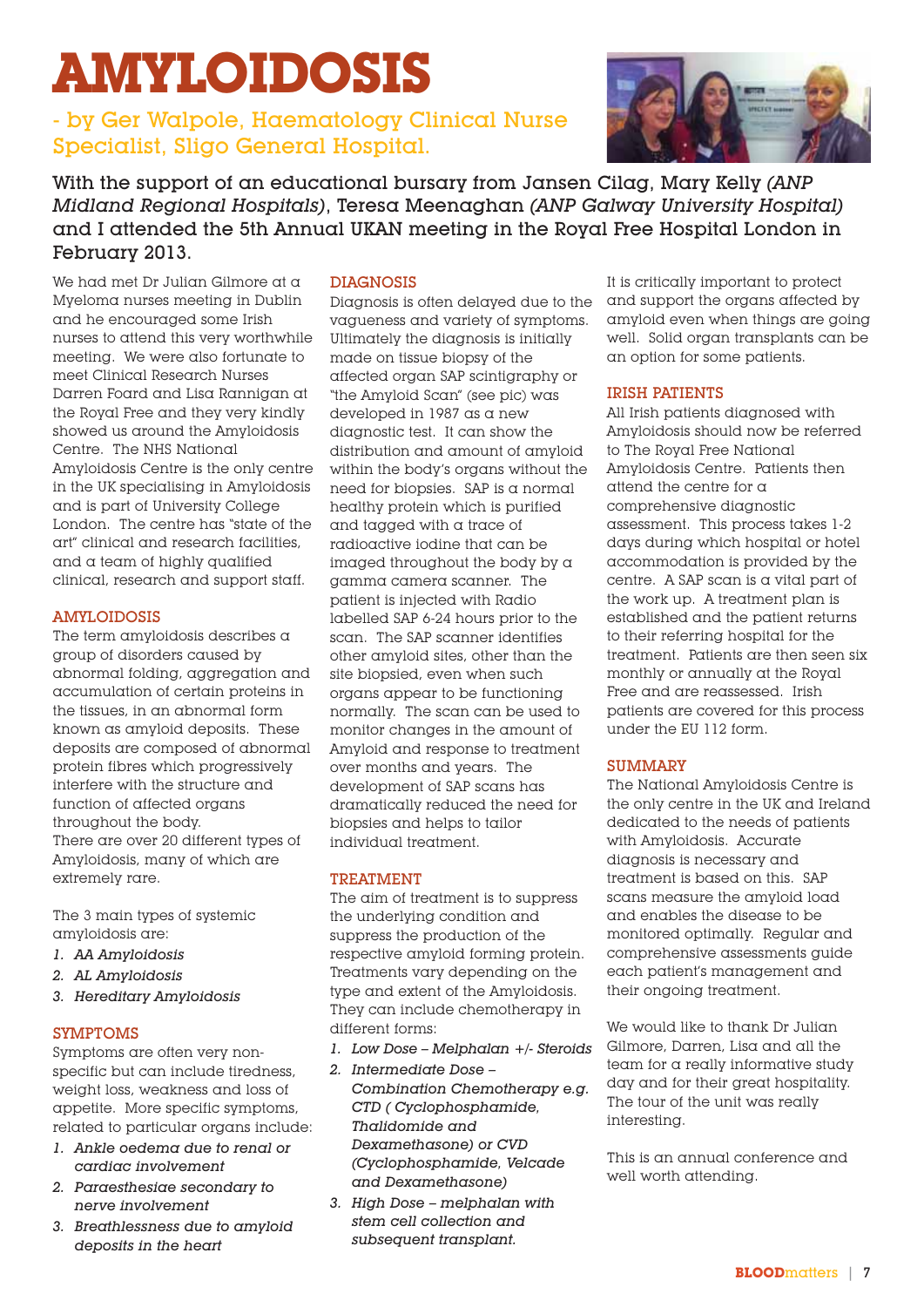## **Nurse/Midwife Prescribing Course The experiences of a Haematology Midwife.**

### - by Jacinta Byrne, Midwife, The National Maternity Hospital, Dublin.

I currently work as a Haematology Midwife in The National Maternity Hospital. There is a High Risk Haematology Maternal Medicine Clinic running weekly with on average 25-30 women attending. These women are either antenatal or postnatal with a majority of them self administrating Low Molecular Weigh Heparin, taking Aspirin or Prednisalone. On occasions women leave the clinic without their prescriptions or need them changed or extended. I have to get their chart, find a doctor, get a prescription and then get it to the patient. This is not a problem when the clinic is on however it is very time consuming. These situations lead me to do the Nurse/Midwife Prescribing course in the Royal College of Surgeons. The course was both academic and clinical.

### ACEDAMIC

The programme as set out by An Bord Altranais, was delivered over a six month period and divided into 3 modules; Professional Accountability in Nurse/Midwife Prescribing, Pharmacology and Prescribing Science and Systematic Assessment and Evaluation in Patient Care. The academic sessions were given in

The Royal College of Surgeons and the practical/clinical sessions were given in Beaumont hospital. During the course we had face to face lectures, clinical and online teaching. We used E-portfolio for the electronic submission of assignments.

### ASSESSMENTS

My first academic assignment was a Reflective Assignment (4000 words), this gave me the opportunity to reflect on a clinical situation where I as a midwife prescriber would have improved patient care. My second academic submission was a Collaborative Practice Agreement Assignment This is a written agreement between myself, Consultant Haematologist. and health service employer which outlines the parameters of the prescriptive authority for me as a midwife. CPA defines the parameters of the Registered Nurse/Midwife Perscriber's scope of practice. Whilst recognising the responsibility of the Consultant Haematologist to the patient, I as midwife am accountable for my own prescribing practice. My CPA includes the types of medication I proposed to prescribe and their indications for

use. Most drugs are not licenced for use in pregnancy and some may be contraindicated for use in pregnancy and postpartum. The hospital's Chief Pharmacist and the Drugs and Therapeutic Committee all received a copy of my CPA for review. I must review this agreement yearly and submit to ABA. The final academic assessment was the pharmacy exam, including both multiple choice and long questions. This exam covered all medications.

### CLINICAL INSTRUCTION AND MENTORING

The clinical element was provided in the High Risk Haematology antenatal/postnatal clinic. I received clinical instruction, one to one supervision, and support from the Consultant Haematologist. There were many learning opportunities at each clinic. There were 3 Clinical Assessments which were completed with the mentor in the High Risk Haematology Clinic. My participation in the medication prescribing process gradually increased my knowledge and confidence to a level where I can act as lead prescriber for the patients attending the High Risk Haematology Clinic.

### **Update on the re-development of the Children's Hospital Haematology/Oncology Ward, Crumlin.**

Re-development of the National Children's Haematology/ Oncology ward, St John's Ward at Our Lady's Children's Hospital Crumlin commenced end of last summer. This is  $\alpha$  3 phase project, costing 4 million Euro to complete.

Phase 1 of the new build opened its doors on Thursday 21st Feb 2013. This new development offers state of the art facilities to all service users; each child is now cared for in their own room with en-suite facilities and rooming in for parents.

It also involved the construction of  $\alpha$  new state of the art 4 bedded Bone Marrow Transplant Unit.

Phase 2 of the project is due for completion early October 2013.

### THIS UPGRADE OF THE EXISTING WARD AREA AND INCLUDES;

- *• Creation of en-suite bedrooms;*
- *• New Play Zone;*
- *• Redesign school room;*
- *• Replacement of public toilet;*
- *• Redesign medication/treatment room;*
- *• Redesign drop-in area;*
- *• Conversion of existing staff base to meeting/conference facilities, central station for nursing;*
- *• The inclusion of natural light & natural environment has been included in the design.*

The final phase includes an update of the main entrance area to the unit and is expected to take a further 6 weeks.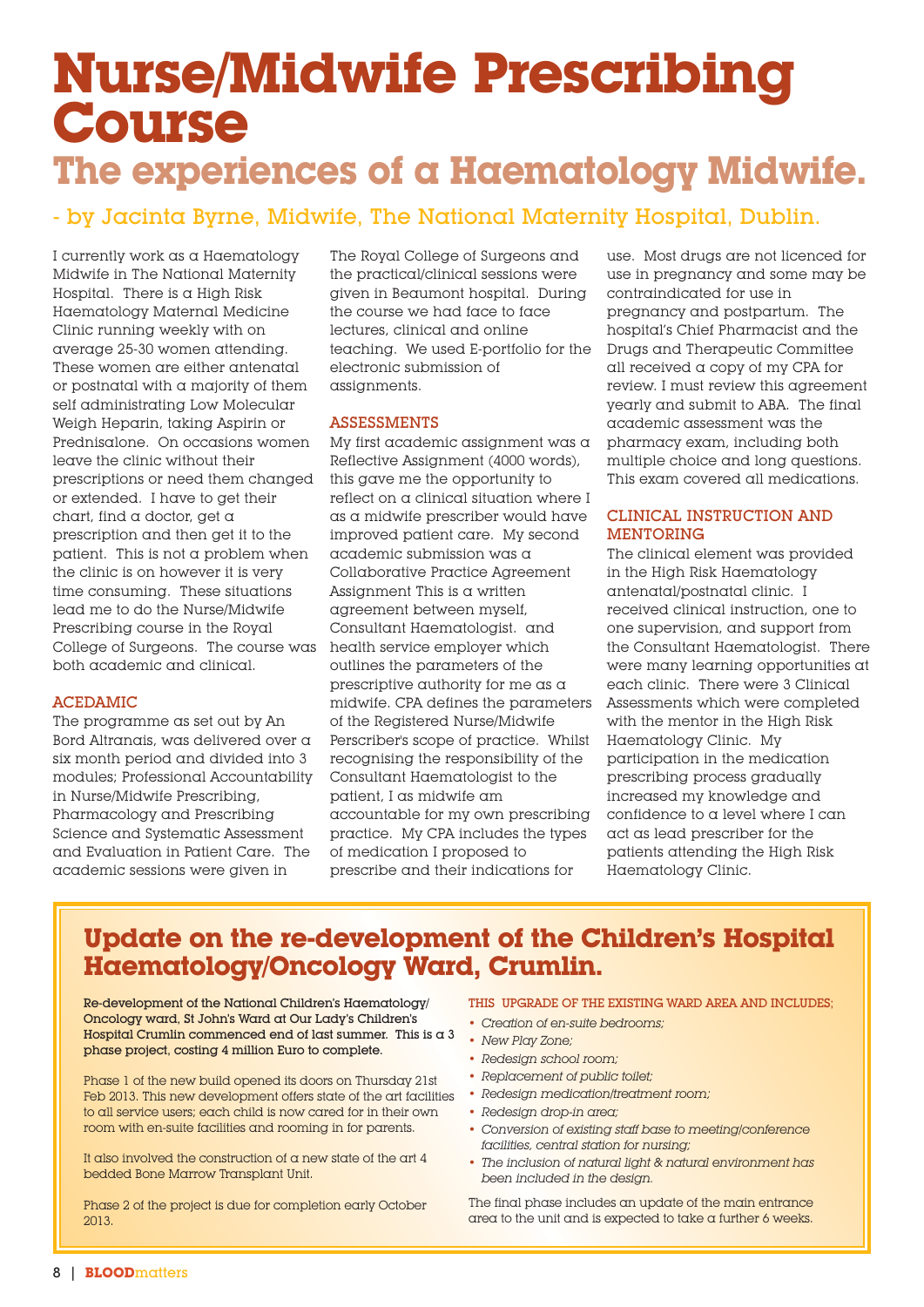# **Development of the Heamatology Outreach Nurse Role** (Belfast City Hospital)

### - by Laura Croan, Haematology Outreach Nurse, belfast City Hospital.

I was appointed Haematology Outreach Nurse in May 2013. It is a new role developed from the 'Transforming Your Care' NHS project and is aimed at reducing patient hospital stay, facilitate early discharge from hospital, move care into the community where appropriate, and improve patient experience. This post was designed to address the psychological and educational needs of patients on outlying wards and improve patient experience. I ensure that patients and carers' on outlying wards have better understanding of their illness, treatment and its prognosis, which can facilitate open and honest discussions about treatment decisions from new diagnosis to terminal care and through unexpected admissions to hospital. This role has also provided support, advice and education to the staff caring for haematology patients to ensure that they receive the best care possible.



To establish myself within this role I have developed working relationships with staff on outlying wards, with the multidisciplinary team and allied health professionals, and with members of the community team. This allows me to work within other teams and where possible move care into the community.

I have collected data on unscheduled haematology admissions, highlighting common reasons for admission, the usual times and routes of admission, and I



found that some patients are being treated unnecessarily within the Belfast Health and Social Care Trust (BHSCT) when their treatments could potentially be local to other trusts. From this data collection I am reviewing how some of the patients from outside the BHSCT catchment area came to be treated for potentially local treatment regimens and I aim to collect further data on patient demographics and whether patients can be treated locally to reduce pressures on the BHSCT haematology unit and also reduce stress and travelling time for patients.

I have developed and am in the process of completing a training program on Neutropenic Sepsis for staff on outlying wards, I am implementing Estimated Date of Discharge to assist in reducing length of stay and prevent delayed discharges, I aim to develop a nurse facilitated discharge system, do further training in hematological conditions on outlying wards and I will develop 'Haematology Information Packs' for each ward.

I recently completed a training program on performing bone marrow biopsies and in will be doing these to assist in prompt diagnosis and will go to other hospitals to prevent patients having to travel for this procedure. I will be commencing the nurse prescribing and health assessment course this September in Queen's University to further expand my role.



### **CONGRATULATIONS TO LAURA**

This year Laura Croan won the prestigious Royal College of Nursing Nurse of the Year Patient Choice award. She was nominated (by the patient) for the outstanding care she provided to a young man who was receiving chemotherapy treatment for leukaemia. The patient described how Laura took the time to get to know him, allowing him to share his concerns and fears.

He said: "She helped me to understand why things were being done and what was going to happen". The patient also explains how Laura treated him as "a 19 year old with issues" and not as "just another patient". He described how she would often sit with him for 30 minutes or so after the end of each shift and how this helped to alleviate his depression and encouraged him to take his medication.

He continued: "If it weren't for Laura, I wouldn't have been able to stay in hospital to take my treatment. I probably would have died at home months ago. I hope she knows how much she did for me."

The judging panel praised Laura's capacity to look beyond the particular condition that had led to the patient being admitted and to take the time to understand and meet his broader physical and mental health needs.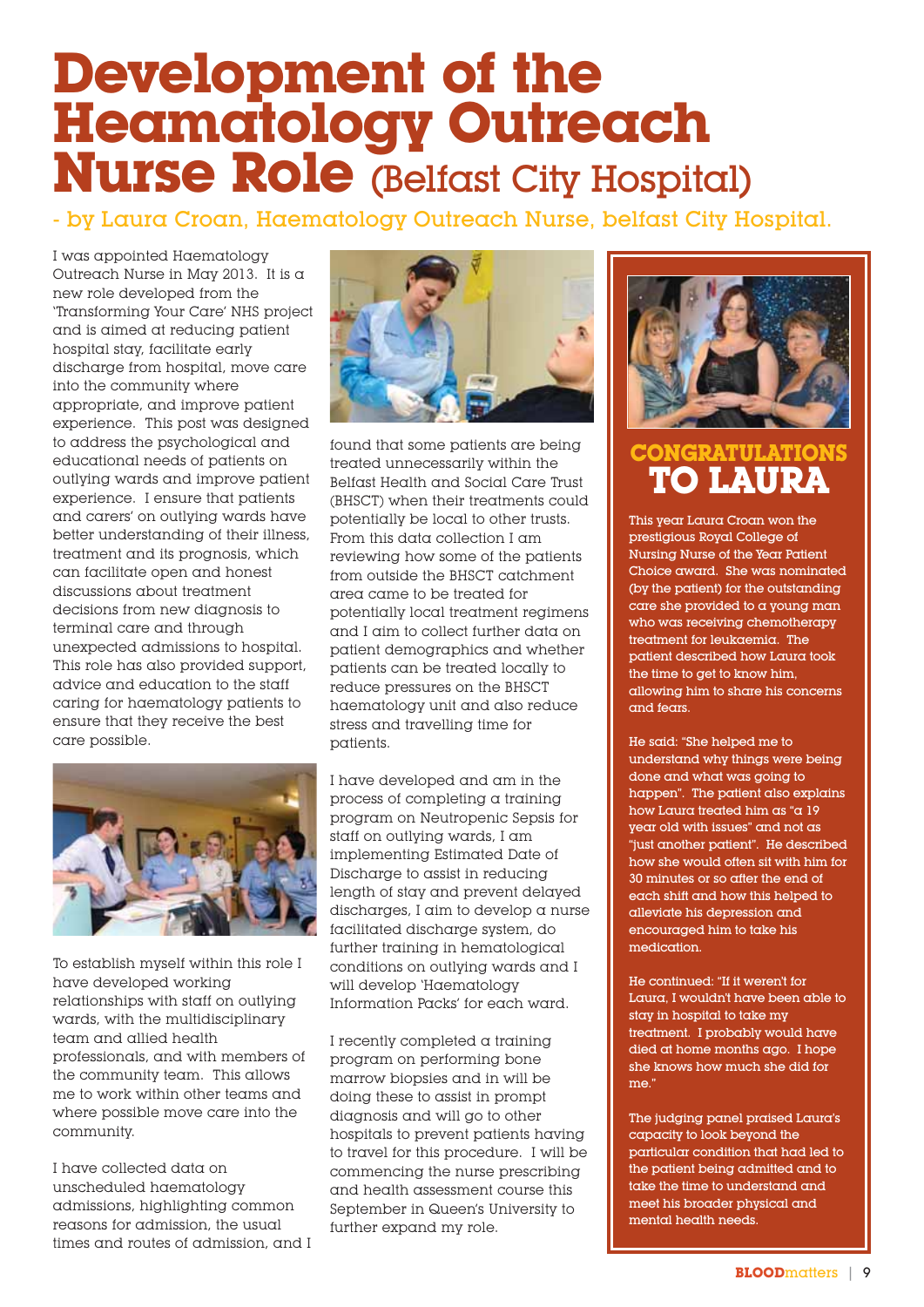

# Providing Time to Live

Roche leads the way in oncology and is the world's leading provider of cancer care products, including innovative anti-cancer treatments, supportive care products and diagnostics. These products offer patients the most important thing in life - time to live.

Five of Roche's drugs are proven to provide survival benefit in different major oncology indications, including breast, colorectal, lung, pancreatic and non-Hodgkin's lymphoma. Each of these drugs has its own unique method of action that inhibits tumour growth.

In addition to these drugs, Roche has developed a variety of therapies that help to ease the possible side effects associated with cancer treatment, including anaemia and metastatic bone disease.

With a broad portfolio of tumour markers for prostate, colorectal, liver, ovarian, breast, stomach, pancreas and lung cancer, as well as a range of molecular oncology tests, Roche will continue to be one of the leaders in providing cancer-focused diagnostics.

Roche continues to research new pharmaceutical and diagnostic products to meet unmet medical needs. In addition to its oncology pipeline, Roche is developing new diagnostic tests that will have a significant impact on disease management for cancer patients in the future.

Its unmatched oncology portfolio, as well as an extensive external innovation base through collaborations with companies and academia, are what makes it possible for Roche to provide more effective cancer therapies.

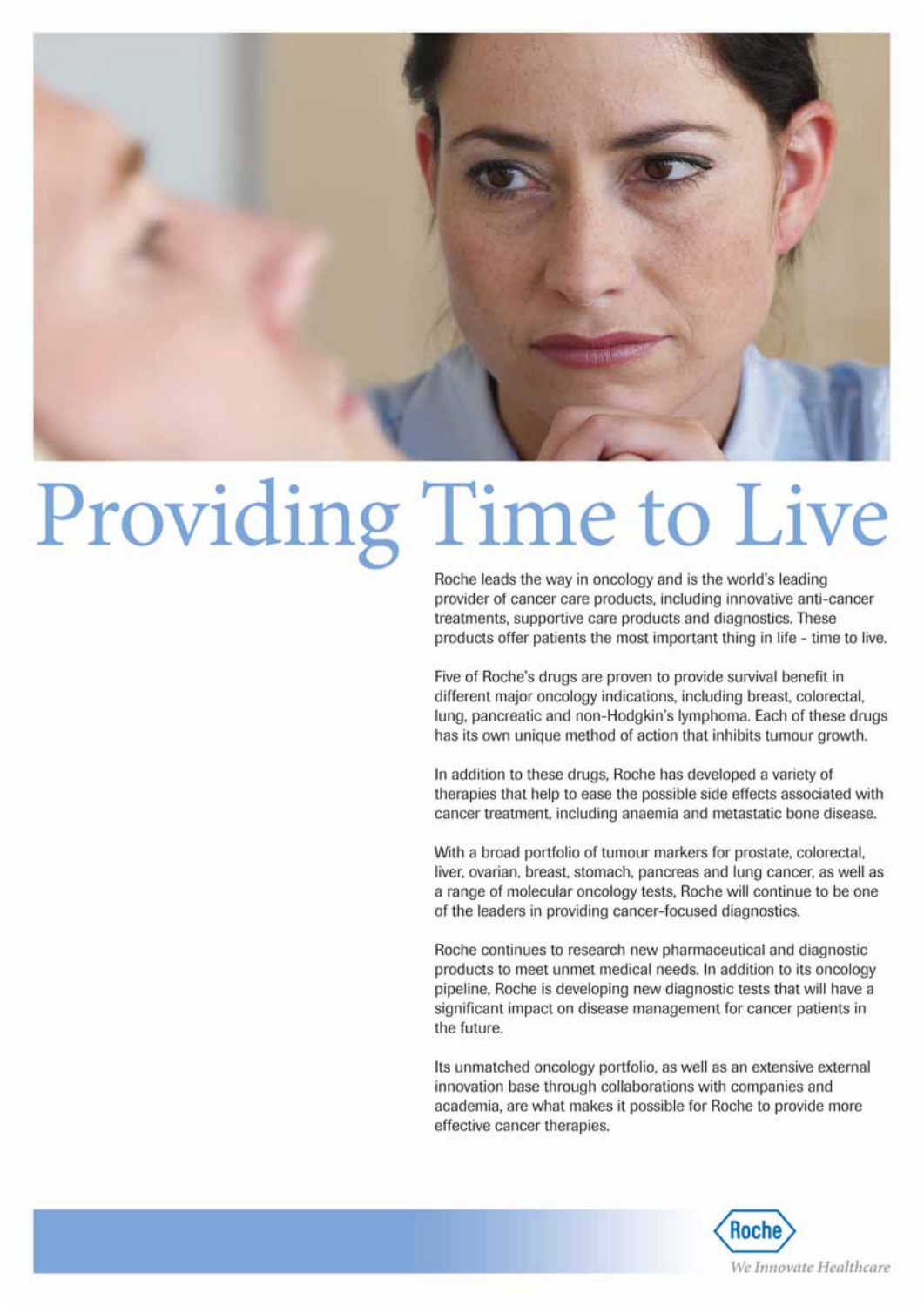# **HAEMATOLOGIC EMERGENCIES €100 Wordsearch Competition WINNER**

HAI extend their congratulations to Nichola Harten, *(Haematology CNS, Connolly Hospital)* whose entry from the last edition of Blood Matters was the first correct entry drawn, winning her **€100**.

|   | N | р |  |   |  |  |  |  |  |  |  |  |  |  | S       | <b>WORDS INCLUDED IN</b>                       |
|---|---|---|--|---|--|--|--|--|--|--|--|--|--|--|---------|------------------------------------------------|
|   |   |   |  |   |  |  |  |  |  |  |  |  |  |  | P       | THE WORDSEARCH                                 |
|   |   |   |  |   |  |  |  |  |  |  |  |  |  |  | N       | <b>ACUTE ANAEMIA</b>                           |
|   |   |   |  |   |  |  |  |  |  |  |  |  |  |  | А       | <b>ACUTE HYPERVISCOSITY</b><br><b>SYNDROME</b> |
|   |   |   |  |   |  |  |  |  |  |  |  |  |  |  | C       |                                                |
|   |   |   |  |   |  |  |  |  |  |  |  |  |  |  | $\circ$ | APLASTIC CRISIS                                |
|   |   |   |  |   |  |  |  |  |  |  |  |  |  |  | R       | <b>COAGULOPATHY</b>                            |
|   |   |   |  |   |  |  |  |  |  |  |  |  |  |  | Ð       | DIC                                            |
|   |   |   |  |   |  |  |  |  |  |  |  |  |  |  | C       | FEBRILE NEUTROPENIA                            |
|   |   |   |  |   |  |  |  |  |  |  |  |  |  |  | $\circ$ | <b>HAEMORRHAGE</b>                             |
|   |   |   |  |   |  |  |  |  |  |  |  |  |  |  | M       | HYPERCALCAEMIA                                 |
|   |   |   |  |   |  |  |  |  |  |  |  |  |  |  | P       |                                                |
|   |   |   |  |   |  |  |  |  |  |  |  |  |  |  | R       | HYPER LEUCOCYTOSIS                             |
|   |   |   |  |   |  |  |  |  |  |  |  |  |  |  | E       | LEUCOSTASIS                                    |
|   |   |   |  |   |  |  |  |  |  |  |  |  |  |  | S       | MEDISTINAL MASS                                |
|   |   |   |  |   |  |  |  |  |  |  |  |  |  |  | S       | PRIAPISM                                       |
|   |   |   |  |   |  |  |  |  |  |  |  |  |  |  |         | <b>SEPSIS</b>                                  |
|   |   |   |  |   |  |  |  |  |  |  |  |  |  |  | N       |                                                |
|   |   |   |  |   |  |  |  |  |  |  |  |  |  |  |         | <b>SHOCK</b>                                   |
|   |   |   |  |   |  |  |  |  |  |  |  |  |  |  |         | SPINAL CORD<br>COMPRESSION                     |
|   |   |   |  |   |  |  |  |  |  |  |  |  |  |  |         |                                                |
|   |   |   |  |   |  |  |  |  |  |  |  |  |  |  |         | SPLENIC SEQUESTRATION                          |
|   |   |   |  |   |  |  |  |  |  |  |  |  |  |  |         | <b>STROKE</b>                                  |
|   |   |   |  |   |  |  |  |  |  |  |  |  |  |  |         | TRANSFUSION REACTION                           |
|   |   |   |  |   |  |  |  |  |  |  |  |  |  |  |         | TTP                                            |
|   |   |   |  |   |  |  |  |  |  |  |  |  |  |  |         |                                                |
| M |   |   |  | N |  |  |  |  |  |  |  |  |  |  |         | TUMOUR LYSIS SYNDROME                          |

## WOULD YOU LIKE TO WIN **€100?**

Blood Matters have another wordsearch competition where you can win €100. Interested? The competition is on the next page - GOOD LUCK!